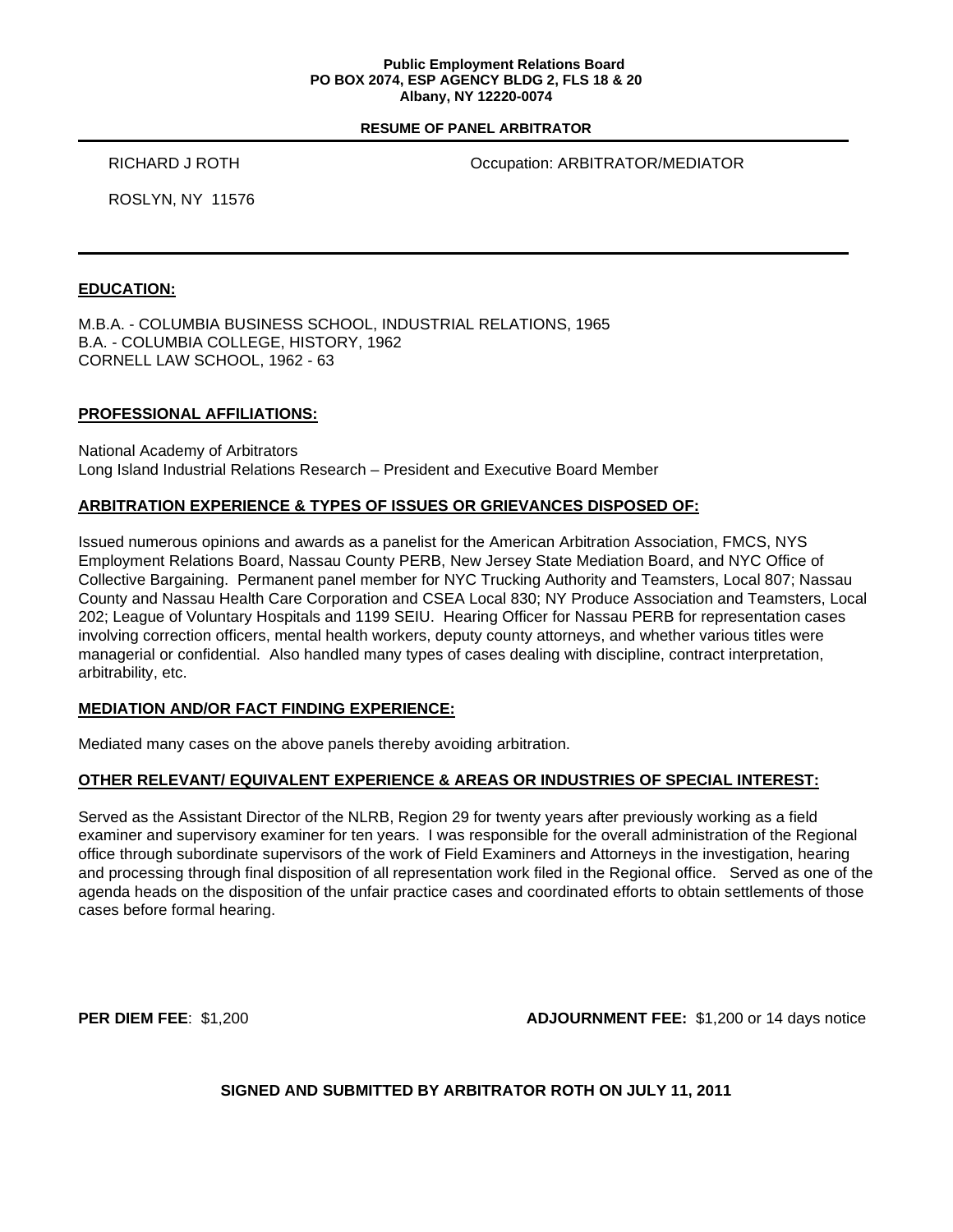#### **Public Employment Relations Board PO BOX 2074, ESP AGENCY BLDG 2, FLS 18 & 20 Albany, NY 12220-0074**

### **RESUME OF PANEL ARBITRATOR**

## ARBITRATOR'S NAME: **RICHARD J ROTH**

The following is a description of my fees and expenses:

# A) HEARING TIME.

- (1) My per diem is **\$1,200** for each day or any part thereof spent hearing a case.
- (2) If a hearing day exceeds \_\_**8** \_ hours, I charge:
	- \_\_\_\_\_ a second full per diem \_\_**X**\_\_ a prorated per diem
	- \_\_\_\_ no additional charge \_\_\_\_\_\_\_ other (describe)
- (3) Additional comments:
- B) STUDY TIME.
	- (1) I charge **\$1,200** for each day spent in preparation of the opinion and award.
	- (2) This charge **X\_** will \_\_ will not be prorated for partial days devoted to such preparation.
	- (3) Additional comments:

# C) TRAVEL TIME AND EXPENSES.

(1) When travel time plus hearing time exceeds \_\_**10**\_\_ hours in a calendar day:

**\_\_\_\_\_** Not applicable (no additional charge)

- \_\_**X** I charge as follows (describe): A PRORATED PER DIEM
- (2) I charge for actual, travel-related expenses incurred in connection with the case \_**X**\_\_ YES \_\_\_\_ NO.

Where appropriate, a mileage charge for auto travel will be billed at:

- **\_\_X** Prevailing IRS rate \_\_\_\_\_\_\_\_\_\_\_\_\_\_ Other (describe):
- (3) When the scheduled hearing day(s) requires an overnight stay:
	- \_\_\_ There is no charge, other than for lodging and subsistence.
	- \_\_**X** \_ I charge as follows (describe): HALF PER DIEM
- (4) Additional Comments: